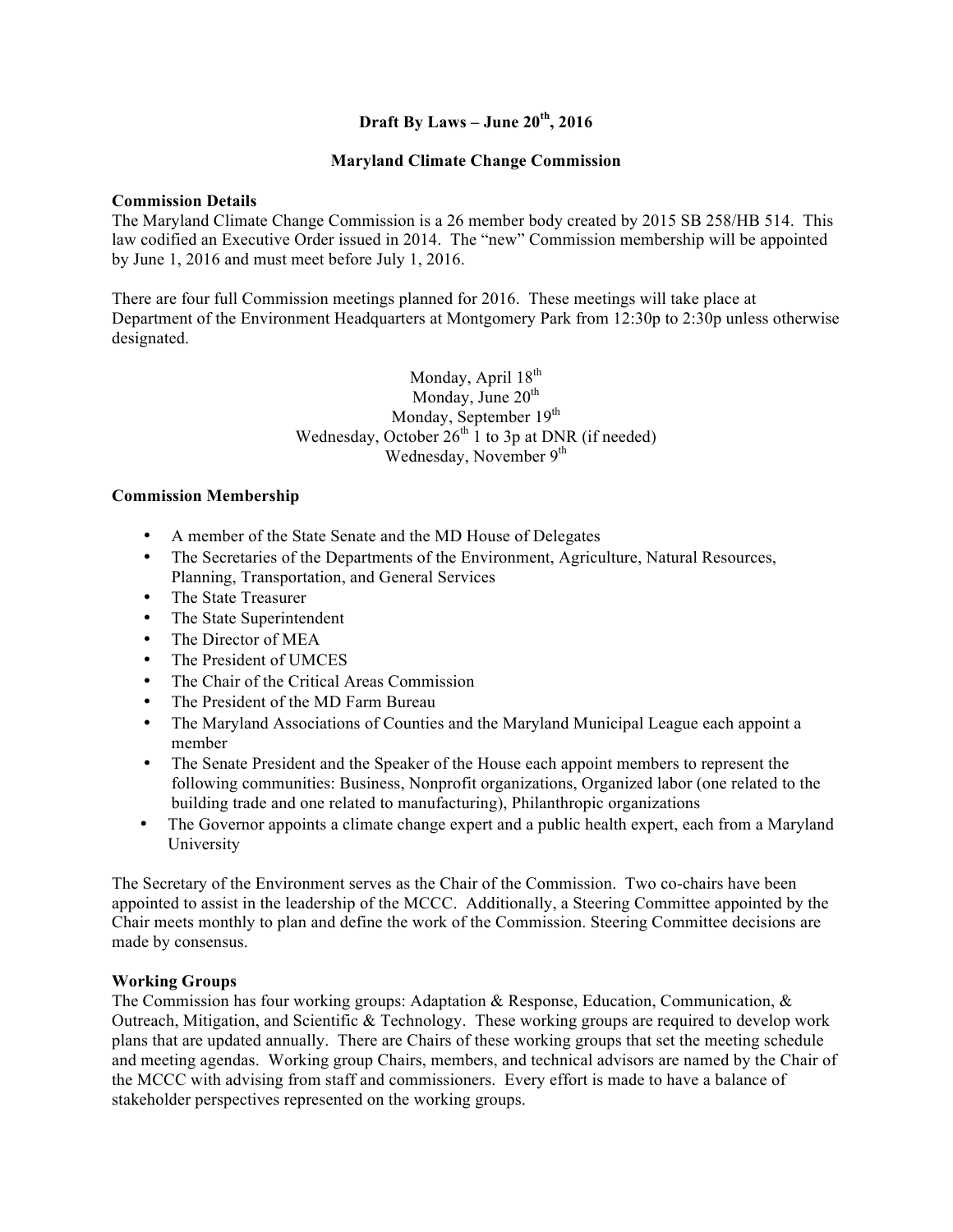Information flows from the working groups to the Steering Committee for approval. Chairs for the working groups report to the Steering Committee and then to the full Commission. Working group Chairs give reports at each Steering Committee meeting and in turn share information from other working groups with their own membership.

### **Commission's Charge**

The Commission is required to report to the Governor and the legislature annually. The state agencies are required to review, plans, regulations, and fiscal programs to identify and recommend opportunities to fully integrate climate change considerations into state government.

The Commission should also address the following:

- Strengthen the Climate Change Action Plan
- Develop private-public partnerships with local, State, and federal government
- Communicate and educate citizens about the urgency of acting to reduce the impact of climate change
- Conduct an inventory of GHG emission sources
- Address the impacts of climate change on low income and vulnerable communities
- Assess impacts that climate change may have on the State's economy, as well as, specific sectors such as agriculture
- Develop strategies for adaptation and mitigation

### **Responsibilities**

Commission members are expected to attend the full Commission meetings and to participate in any working groups to which they were appointed. Commissioners are welcome to attend any working group that is of interest; however, they may not vote on a decision making vote unless the member has been appointed to the working group. All meetings of the full Commission and working groups are public meetings and operate under the Open Meetings Act. Every effort is made to share information about meeting dates, agendas, and supporting information well in advance of the meeting. Although it is necessary to work on Commission related items between meetings, typically less than an hour per week of time is necessary.

State agency staff that attends working group or full Commission meetings are expected to relay relevant information to the appropriate staff at the agency.

## **Voting Procedures** (**Proposed Language with Choice for new MCCC)**

The Commission's process is consensus driven and all efforts should be made to reach consensus on a particular issue before a voting process is used. For the purposes of the Commission Report, consensus equates to being okay with the language in the Report. If a vote is necessary, voting rights are limited to Commission members only. Commissioners may vote by phone or designate a proxy. A proxy must be named in email prior to the start of the meeting.

Any Commission member has the right to make a motion for a vote. The Commission may vote if a quorum of members is present. This means:

(1) Fourteen members of the Commission are a quorum.

(2) Except as provided in item 3, the affirmative vote of a majority of Commission members present at a meeting having a quorum is required for the Commission to take any action.